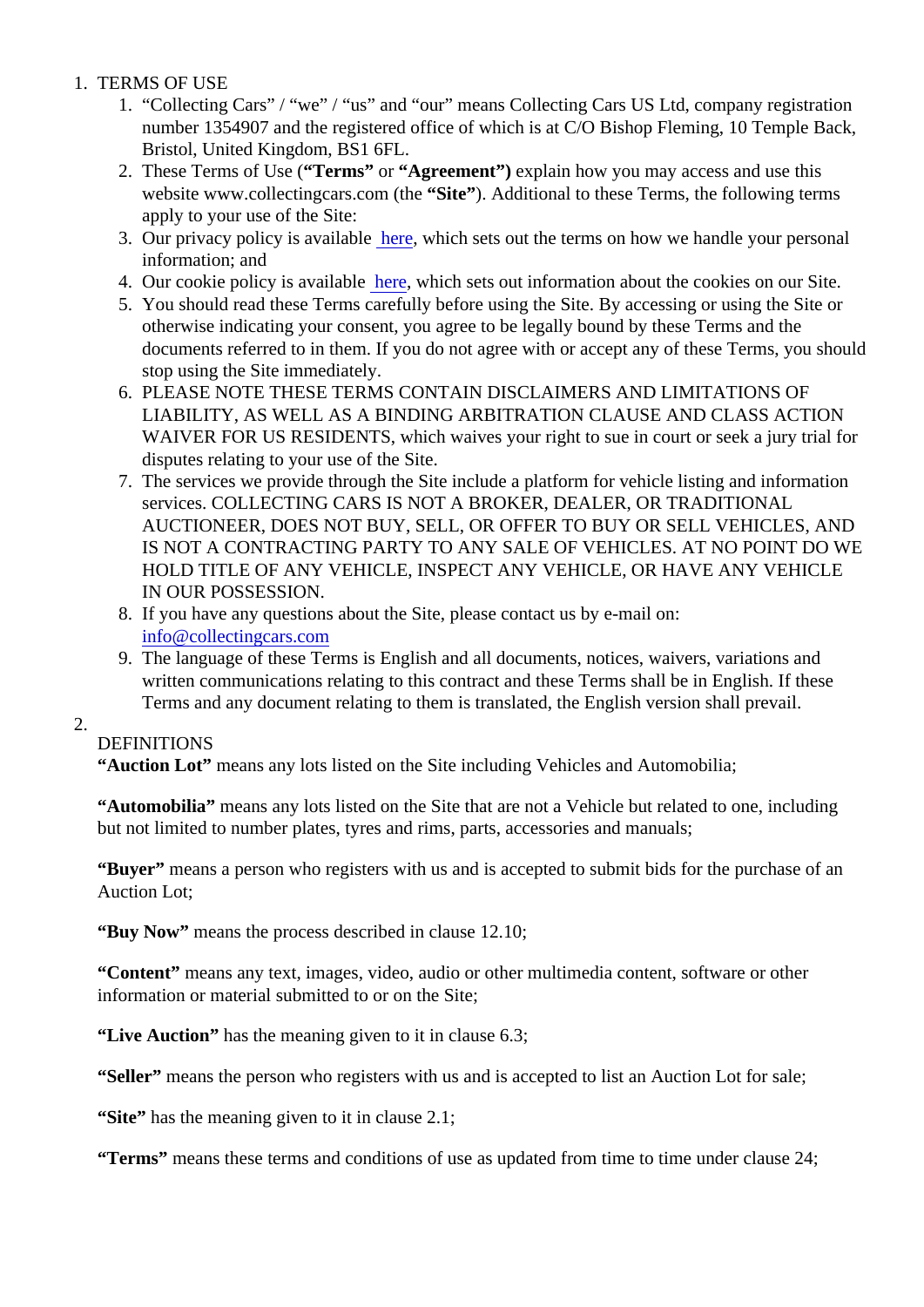**"Trade Seller"** means a Seller who is not acting as a consumer and/or is selling as part of a trade or business;

**"Vehicle"** means any car, motorbike or other motor vehicle listed on the Site including but not limited to spares, tools and documentation listed as being part of the Auction Lot;

**"Working days"** means Monday to Friday except public holidays as applicable in London, UK;

**"you"** means a Buyer or a Seller or any other person accessing, browsing or using the Site or its Content (and "your" shall have the same meaning).

### 3. ABOUT COLLECTING CARS AND THE SITE

- 1. We only provide a platform for a Seller to list their Auction Lot for sale and a Buyer to bid on an Auction Lot with the intent of purchasing such Auction Lot. We are not a traditional auctioneer. We do not hold title of any vehicle, inspect any vehicle, or have any vehicle in our legal possession.
- 2. The content made available on the Site is solely for information purposes. We do not write, create, edit, or own any vehicle listing. The accuracy of a listing is the sole responsibility of the Seller.
- 3. We do not act as agent of the Seller and we do not offer for sale, sell, buy or exchange any Auction Lots. We are not involved in the contracting process nor are we a party to the sale contract between the Buyer and the Seller.
- 4. We have no control over and do not guarantee the existence, quality, safety or nature of any items listed on the Site, the ability of any party to buy or sell any item listed on the Site, or that a party will complete a transaction for an item on the Site.
- 5. You agree that you are solely responsible for all costs and expenses you may incur in relation to your use of the Site.
- 6. We may prevent or suspend your access to the Site if in our sole discretion you do not comply with any part of these Terms, any terms or policies to which they refer, or any applicable law.

### 4. YOUR USE OF THE SITE

- 1. While using the Site you agree to provide us only with truthful accurate, and current information, including but not limited to in your account creation and registration, in connection with any Auction Lot listing, and any interaction or communication with us or other users.
- 2. Certain conduct is prohibited on the Site. As a condition of your use of the Site, you agree:
	- 1. not to use the Site for any purpose that is unlawful under any applicable law or prohibited by these Terms;
	- 2. not to use the Site to commit any act of fraud;
	- 3. not to use the Site to distribute viruses or malware or other similar harmful software code;
	- 4. not to use the Site for purposes of promoting unsolicited advertising or sending spam;
	- 5. not to use the Site to simulate communications from us or another service or entity in order to collect identity information, authentication credentials, or other information ('phishing');
	- 6. not to use the Site in any manner that disrupts the operation of our Site or business or business of any other entity;
	- 7. not to use the Site in any manner that harms minors;
	- 8. not to promote any unlawful activity;
	- 9. not to threaten, abuse, harass, or invade the privacy of any other user of the Site or third party;
	- 10. not impersonate any person or entity or falsely state or otherwise misrepresent your affiliation with Collecting Cars or with any other person or entity;
	- 11. not to represent or suggest that we endorse any other business, product or service unless we have separately agreed to do so in writing;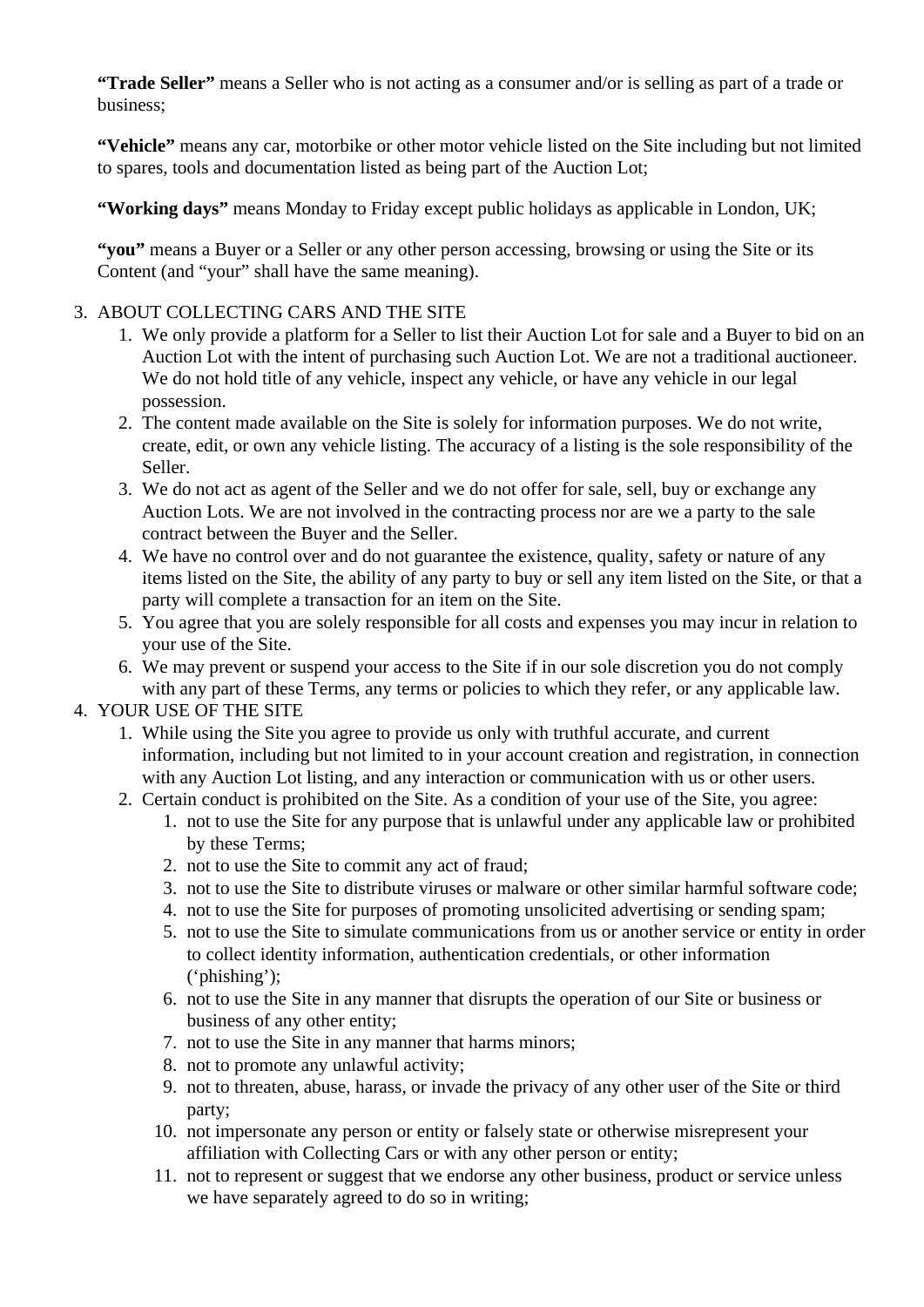- 12. not to use the Site to gain unauthorized access to or use of computers, data, systems, accounts or networks;
- 13. not to attempt to circumvent password or user authentication methods; and
- 14. not to attempt to circumvent the cancellation of your account by us by opening a new account appearing to be a new user of the Site ("phoenixing").
- 3. You cannot bid on your own Auction Lot or on an Auction Lot of someone connected to you, nor can you have a friend or someone connected to you bid on your Auction Lot. You will be liable to us and indemnify us for any losses or costs, including reasonable legal fees, we incur arising out of any breach by you of this clause. You will be responsible for any loss or damage we suffer as a result of your breach of this clause, to the extent permitted by law.

# 5. YOUR ACCOUNT WITH US

- 1. The Site is available for users if you are at least 18 years old. In order to use the Site as a Buye or Seller you must first register, and you will need to provide at least the following information:
	- 1. first and last name;
	- 2. date of birth;
	- 3. address;
	- 4. details of your bank accounts; and
	- 5. such other information as may be requested at signup and we will instruct a third party payment processor, Stripe, Inc., to verify your name and address before you can use the Site.
	- 2. For a Seller, you must confirm that you have legal ownership of the Auction Lot or the authority to act on behalf of the legal owner. If the Vehicle is subject to finance the amount outstanding must be confirmed prior to listing.
	- 3. For a Buyer, you must provide us with a valid payment method for our fees.
	- 4. Stripe reserves the right to carry out checks for the purposes of confirming your identity and the prevention of financial crime. You will be prompted to provide the above information in the payment section when you first try to make a payment. You are not obliged to provide this information, but if you do not you will not be able to make payments through Collecting Cars and Stripe.
	- 5. If you choose, or you are provided with, a user identification code, password or any other piece of information as part of our security procedures, you must treat such information as confidential. You must not disclose it to any third party.
	- 6. We have the right to disable any user identification code or password, whether chosen by you or allocated by us, at any time, if in our reasonable opinion you have failed to comply with any of the provisions of these Terms.
	- 7. If you know or suspect that anyone other than you knows your user identification code or password, you must promptly notify us.
- 6. LISTING A VEHICLE or automobilia FOR SALE ON OUR SITE
	- 1. You first submit a request and upload photos and related information, including your proof of ownership as well as documentation of title and any liens, security interests, or financing on the Auction Lot. Further information can be found in  $\overline{64}$ QS and ou[r Sell With Us](https://collectingcars.com/sell/)section.
	- 2. Collecting Cars will consider the proposed Auction Lot and confirm if the Auction Lot is accepted to be listed on the Site. Collecting Cars may assist Sellers in the creation of their listings (including the content of such listings) but it remains each Seller's sole responsibility to make sure that its listings are accurate. There will be a pre-auction period where you will need to wait for the Auction Lot to go live.
	- 3. After the Auction Lot is accepted for listing, you shall be committed to have the Auction Lot listed with us exclusively for at least a 7- to 14-day auction (a "Live Auction") together with any extension of that Live Auction. This means that during this period, you shall not use another means of sale unless we agree and notify you in writing of our consent.
	- 4. You can request a reserve for the Auction Lot. Once a reserve is agreed by Collecting Cars, yo may reduce it or withdraw it by written notice to Collecting Cars, but you cannot increase it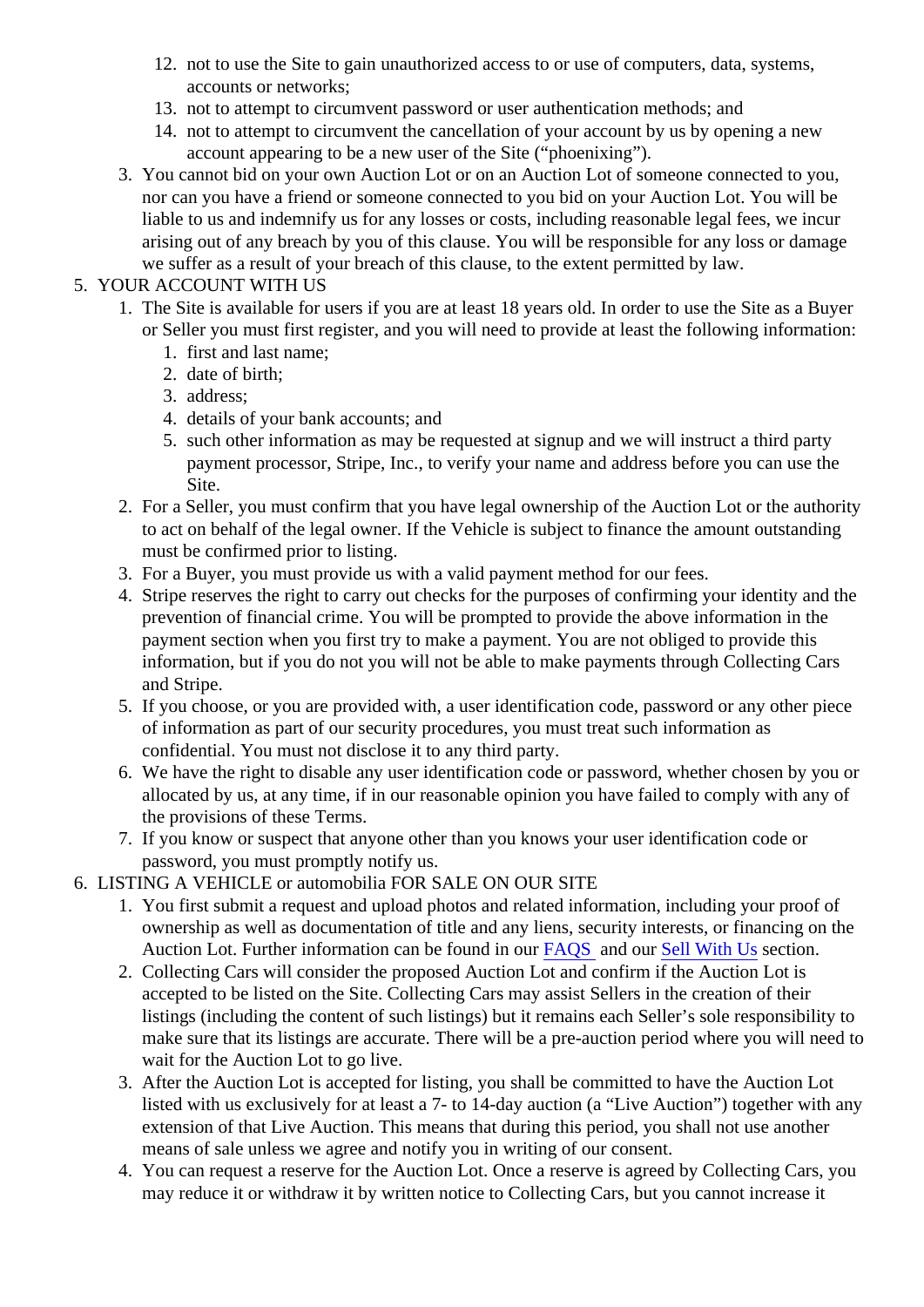without our prior written consent. Further information can be found  $\text{in } \text{FAGS}$ .

- 5. Collecting Cars gives no warranty or representation as to the anticipated or likely selling price o any Auction Lot. Any estimate given, whether written or oral, as to the estimated selling price of any Auction Lot is a statement of opinion only and may be subject to revision from time to time at Collecting Cars' sole discretion and should not be relied upon as an indication of the actual selling price.
- 6. If you are a Seller listing an Auction Lot for sale: you are solely responsible for the factual accuracy of, and for any judgments or opinions expressed in, the description of each Auction Lot entered by you, and for any error, misstatement or omission of information in that description, a well as the condition, authenticity and quality of the Auction Lot. If you are a Seller you represent and warrant that you are the legal owner of the Auction Lot and free to sell the Auction Lot listed on the Site and that the sale to the successful Buyer will be free of any charges or encumbrances and transfer legal ownership to the Buyer. In ensuring accuracy the advertised mileage can be exceeded by no more than 1,000 miles at the point of collection by the Buyer.
- 7. If you as the Seller withdraw your Auction Lot from sale, or from the Coming Soon list, or following a Live Auction and an agreed sale of your Auction Lot to a Buyer, you fail to complete the sale of the Auction Lot within the timeframe agreed with the Buyer for any reason other than the default of the Buyer, you will be obliged to pay the fees to Collecting Cars in accordance with clause 12 that would have been paid by the Buyer, calculated on the last reser you agreed with Collecting Cars or if none (including an Auction Lot on the Coming Soon list) a minimum charge of £500 ( EUR 600 if the Auction Lot was sold in Euros; USD 500 if the Auction Lot was sold in US Dollars; CAD 750 if the Auction Lot was sold in Canadian Dollars; or AUD 1,000 if the Auction Lot was sold in Australian Dollars) excluding any applicable sales or similar taxes on all Auction Lots.
- 8. If a Buyer makes the highest bid on the Auction Lot during a Live Auction or an offer during the Buy Now period, and that bid or offer is within 10% of the reserve set by the Seller, Collecting Cars may (at its discretion) offer to the Seller to make up any shortfall to the reserve set by the Seller ("Shortfall Payment"). If we have offered to make up the shortfall, the Seller hereby agrees to return to Collecting Cars the Shortfall Payment if, following such payment, the Seller's vehicle is not sold to the bidder within 30 days. Collecting Cars reserves the right to request evidence that this transaction has been completed prior to making such payment. The Seller acknowledges and agrees that the offering or provision of such payment by Collecting Cars to the Seller is an independent transaction and does not in any way make Collecting Cars a party sale of the Seller's relevant Auction Lot or other transaction between the Seller and the Buyer.
- 7. SELLER CONTENT AND DESCRIPTION
	- 1. The description of the Auction Lot is, to the best of the Seller's knowledge, accurate and not misleading. The Seller has notified (or will before the Live Auction notify) Collecting Cars in writing of any material alterations to the Auction Lot of which the Seller is aware, and of any concerns expressed by third parties in relation to the authenticity, provenance, origin, age, condition or quality of the Auction Lot, and has provided Collecting Cars with all such information in the Seller's possession or control. ?If the Seller notifies us in writing of any amendments to the description during the Live Auction, we will, at our discretion, announce these amendments in the comments section.
	- 2. As a Seller you are solely responsible for the accuracy and completeness of the information you provide in connection with an Auction Lot and assume all risk and liability associated with such information, including any third party reliance on its accuracy or completeness.
	- 3. While Collecting Cars does perform some verification processes, including CARFAX checks, Collecting Cars shall not be liable to the Seller or the Buyer for any error or misstatement in or omission from the description of any Auction Lot.
	- 4. To the extent permitted by law, Collecting Cars has no duty to the Seller or the Buyer to investigate the accuracy of the description of any Auction Lot provided by or on behalf of the Seller.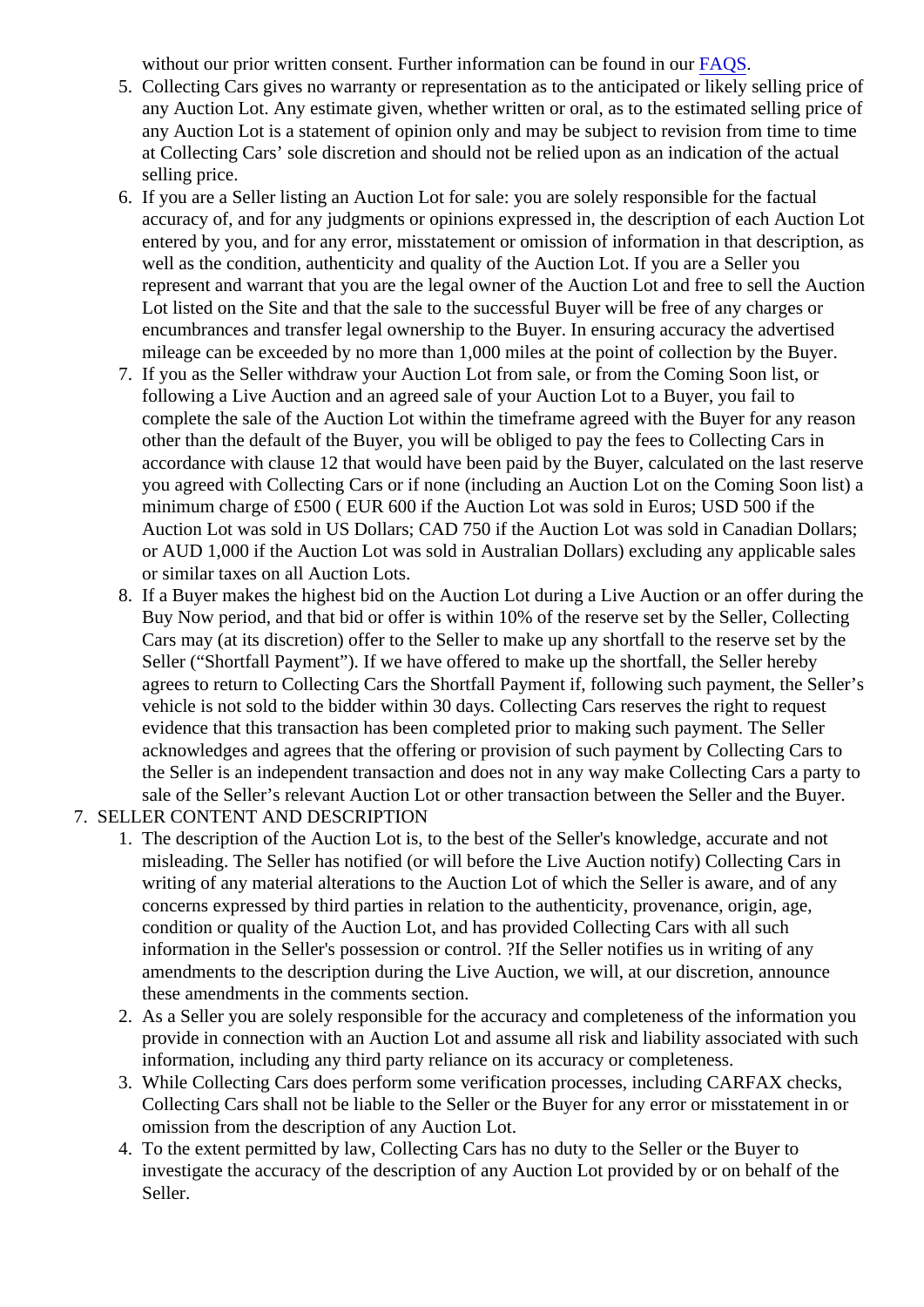- 5. If a sale is lost because of the failure of the Seller to disclose to Collecting Cars all information which may reasonably be expected to affect the provenance, title, value or any other aspect of the Auction Lot, the Seller shall pay the fees to Collecting Cars in accordance with clause 6.7.
- 6. The Seller gives Collecting Cars the full and absolute right to photograph and illustrate any Auction Lot consigned for sale, and to use such photographs and illustrations at any time at its absolute discretion (whether or not in connection with the Live Auction).
- 7. Photographs and illustrations used for the Auction Lots are for identification purposes only and a vehicle's actual appearance may vary You acknowledge that it is possible that photographs or illustrations uploaded for an Auction Lot may fail to accurately show or display a vehicle's exact actual condition and color and that it is your responsibility to inspect the vehicle to confirm such details.
- 8. Estimates and descriptions for the Auction Lots may be amended at Collecting Cars' discretion from time to time by notice to the Seller given orally or in writing before or during a Live Auction.
- 8. Bidding for a Vehicle or Automobilia on our Site
	- 1. If you are a Buyer bidding for an Auction Lot (or making an offer on an Auction Lot in the Buy Now period — throughout these Terms the word "bid" shall include making an offer in the Buy Now period) you acknowledge that it is your responsibility to:
		- 1. arrange an inspection of an Auction Lot you intend to bid on;
		- 2. check the accuracy of your bids all bids are made at your own risk;
		- 3. directly contact the Seller to purchase the Auction Lot once your bid is approved by us as the highest bid on the Auction Lot (or the first offer in the Buy Now option), subject to achieving any reserve required by the Seller unless the reserve is waived by the Seller;
		- 4. check the Auction Lot at the point of collection;
		- 5. independently determine the description, ownership, value, condition, authenticity and quality of the Auction Lot; and
		- 6. pay shipping and delivery costs associated with your purchase of an Auction Lot, including but not limited to taxes, fees and testing charges.
	- 2. As a Buyer, you agree in regard to each bid submitted for an Auction Lot that
		- 1. your bid is a legally binding obligation on you, that if your bid is successful and achieves any reserve required by the Seller (unless the reserve is waived by the Seller), you must pay our fees; and
		- 2. you are making an irrevocable offer to purchase that Auction Lot and you must pay to the Seller the final amount of your highest bid; and
		- 3. You cannot withdraw your bid.
	- 3. It is the responsibility of a Buyer and Seller, respectively, to negotiate the terms of a binding transaction and enter into a sale contract for an Auction Lot.
	- 4. If you as the successful Buyer fail to complete the purchase of the Auction Lot (including failing to pay to the Seller the final amount of your highest bid within the timeframe agreed with the Seller) for any reason other than the default of the Seller, you will be obliged to pay the fees to Collecting Cars in accordance with clause 12. We will assist the Seller to attempt to sell the Auction Lot to an underbidder.
	- 5. If a Buyer makes the highest bid on the Auction Lot and that bid is within 10% of the reserve set by the Seller at the end of the auction, Collecting Cars has the right to provisionally sell the Auction Lot on behalf of the Seller. The highest bid placed during the Live Auction will remain open for acceptance by the Seller for 24 hours following the Live Auction. During this period, Collecting Cars will take steps to contact the Seller and determine whether they are willing to accept the bid. Following confirmation from the Seller, Collecting Cars will notify the Buyer whether the Seller is willing to accept the bid. The Buyer's bid will be deemed to be rejected if the Seller has not notified us in writing of its willingness to accept within 24 hours following the auction ending. This 24-hour period can be extended by written agreement between us and the Buyer. If the Seller rejects the Buyer's bid, Collecting Cars may offer to make up any shortfall to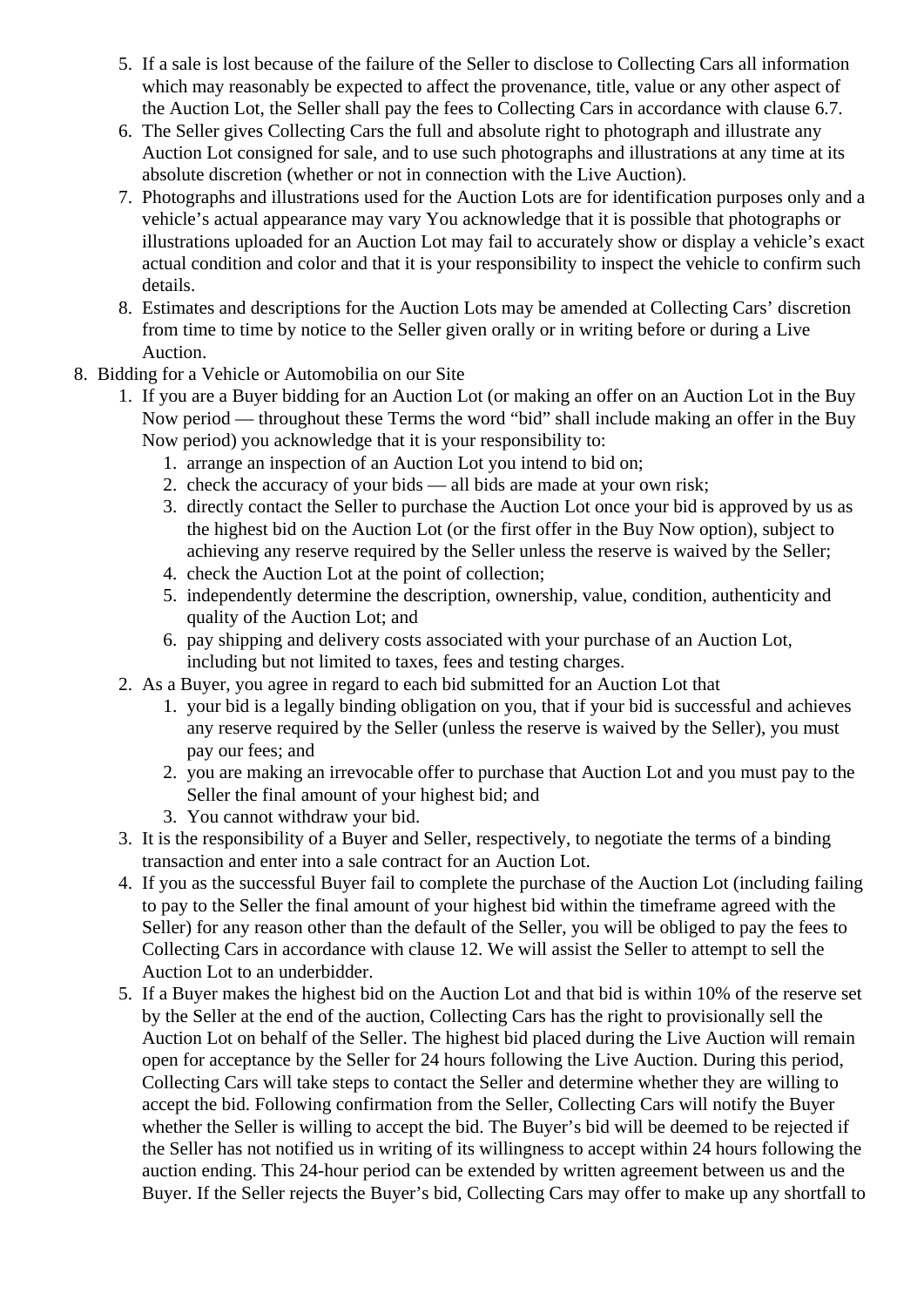the reserve set by the Seller. Where the Buyer is notified that the Seller is willing to accept the bid, or if Collecting Cars has offered to make up any shortfall to the reserve set by the Seller (including during a Live Auction or an offer during the Buy Now period) your bid is successful and you shall pay our fees.

- 6. If your bid is successful, subject to achieving any reserve required by the Seller unless the reserve is waived by the Seller, you will pay to the Seller the final amount of your highest bid within 7 working days of the auction ending unless otherwise agreed with the Seller. ?If you do not make payment in full to the Seller within the 7 working days, or within the timeframe agreed with the Seller, you will lose the right to purchase the Auction Lot and the fees paid and payable to Collecting Cars will not be refundable.
- 7. It is for the Buyer and Seller to agree a suitable payment method for the Auction Lot. If you want to protect your funds for purchasing an Auction Lot, you may opt to use an escrow agent. The escrow agent will hold the funds in their escrow account (subject to their terms of service and agreed fees) and will release the funds to the Seller once the sale is agreed.
- 8. Collecting Cars may at its discretion remove any bid made by a Buyer bidding for an Auction Lot if:
	- 1. you have not provided us with a valid payment method for our fees, either because we could not pre-authorise your payment card, or for any other reason;
	- 2. you have made a clear typographical error;
	- 3. we believe the Seller is bidding for the relevant Auction Lot, or we believe you are bidding on behalf of the Seller; or
	- 4. you did not pass one or more of the background checks we have made on you.
- 9. You warrant that the funds you use for your purchase of an Auction Lot, and the payment of our fees, have no link with criminal activity including, without limitation, money laundering, tax evasion or terrorist financing.
- 10. As a Buyer you acknowledge that we do not inspect any vehicles that may be listed on the Site and further acknowledge and agree that Collecting Cars bears no risk or liability associated with purchasing a vehicle from a Seller through your use of the Site. Arranging for an inspection of the vehicle is your sole responsibility.
- 9. Auction Process and Sales Outside Collecting Cars
	- 1. The process and rules for selling and buying an Auction Lot, in addition to these Terms, are **found [here](/faqs/)**
	- 2. We have the right, at our absolute discretion, to withdraw any Auction Lot from the Coming Soon List or a Live Auction, whether the Auction Lot has a reserve or not. We are not required to provide any reason for exercising this right of withdrawal. We have the right to extend any Live Auction (for any period we determine) and continue to offer for sale any relevant Auction Lot, if in our absolute discretion it is in the best interests of Buyers and the Seller due to delays, interruptions or errors having affected the original Live Auction. In such circumstances, if the Buyer who has made the highest bid on any affected Auction Lot in the original Live Auction that is being extended has already paid our fees in accordance with clause 12, we will refund  $y_1$ those fees paid. If a Live Auction is extended all bids remain open and you cannot withdraw your bid.
	- 3. Buyers and Sellers shall not engage in any activity designed to complete or facilitate a transaction for the sale or purchase of an Auction Lot outside of the Site. If a Seller has listed a Auction Lot on the Site, for as long as the listing is active on the Site, the Seller may not list, post, or otherwise make available the Auction Lot on any other website, platform, dealer, or service provider. If any sale of an Auction Lot is concluded outside of the Site in any event the Seller will be obliged to pay the fees to Collecting Cars in accordance with clause 12 that would have been paid by the Buyer had the Auction Lot been sold via the Site, calculated on the last reserve you agreed with Collecting Cars or if none a minimum charge of £500 ( EUR 500 if the Auction Lot was sold in Euros; USD 500 if the Auction Lot was sold in USD; CAD 750 if the Auction Lot was sold in Canadian Dollars; or AUD 1,000 if the Auction Lot was sold in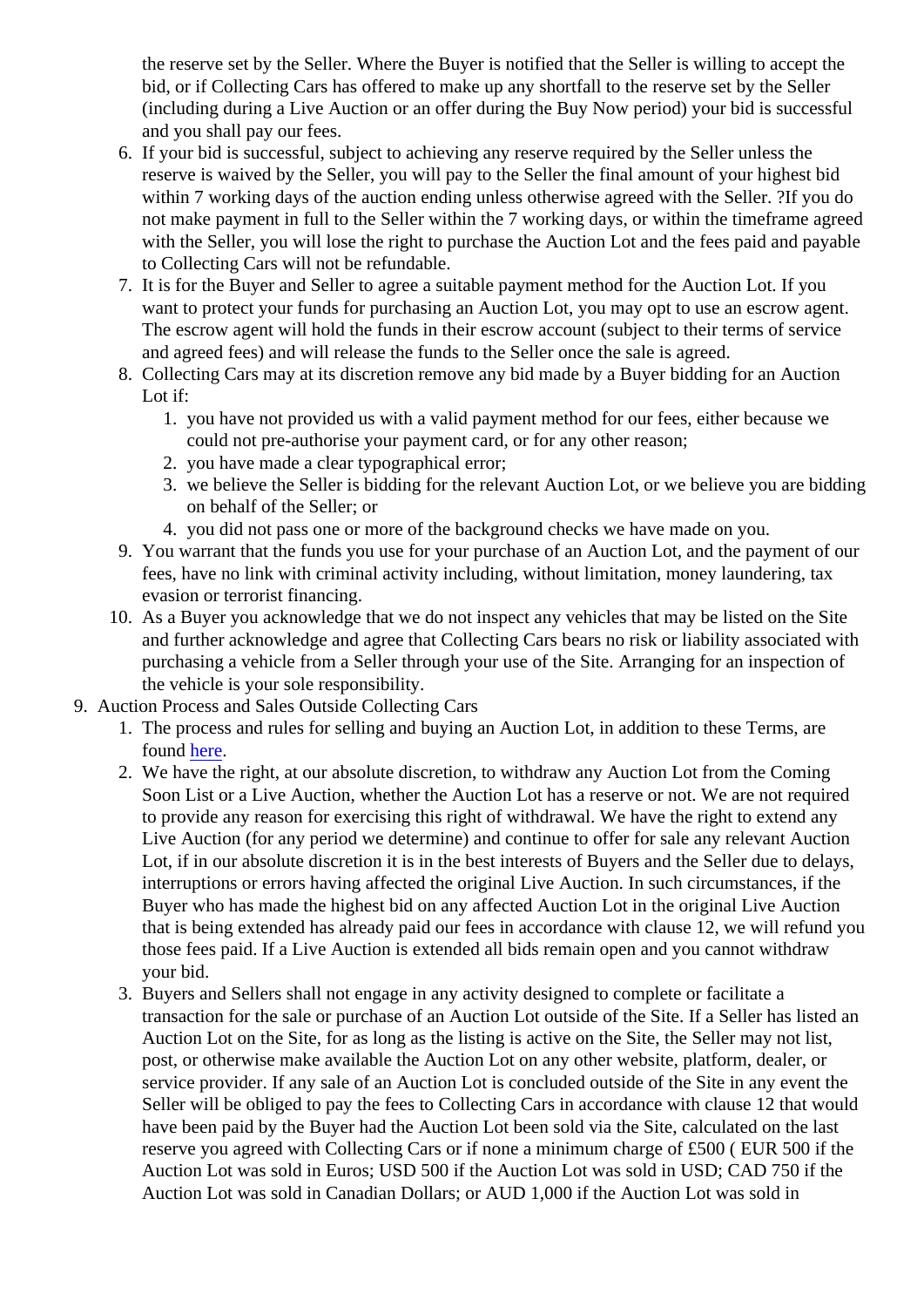Australian Dollars) excluding any applicable sales or similar taxes on all Auction Lots.

## 10. Dispute relating to a sale

- 1. Any dispute with respect to the sale of any Auction Lot shall be resolved between the Buyer and Seller and without the participation of Collecting Cars.
- 11. Our Fees
	- 1. Using the Site is free for Sellers, except where otherwise stated in these Terms. Clauses 6.7, 8.4, and 10.3 require the Seller to pay to us the fee that would have been paid by the Buyer, and the provisions of this clause 12 shall apply to the Seller in those circumstances.
	- 2. When you bid on an Auction Lot, our third-party payment provider, Stripe, will put a hold on your credit or debit card for the fee payable if you are the successful bidder. You will be providing credit or debit card information directly to Stripe, which operates a secure server to process payment details, encrypting and tokenizing your credit/debit card information, processing any pre-authorizations and authorizing payment. By registering to make payment to us using Stripe you confirm that you accept and agree to be bound by Stripe's terms and acknowledge that they constitute a legally binding contract between Stripe and you.
	- 3. For the Buyer who has made the highest bid on the Auction Lot, subject to achieving any reserve required by the Seller unless the reserve is waived by the Seller, you will pay to us a fee equivalent to a commission of 5% excluding any applicable sales or similar taxes calculated on the final selling price of the Auction Lot unless:
		- 1. the fee calculated is less than £500 ( EUR 500 if the Auction Lot was sold in Euros; USD 500 if the Auction Lot was sold in US Dollars; CAD 750 if the Auction Lot was sold in Canadian Dollars; or AUD 1,000 if the Auction Lot was sold in Australian Dollars) on all Auction Lots, in which case you will pay a minimum charge of £500 ( EUR 500 if the Auction Lot was sold in Euros; USD 500 if the Auction Lot was sold in US Dollars; CAD 750 if the Auction Lot was sold in Canadian Dollars; or AUD 1,000 if the Auction Lot was sold in Australian Dollars) excluding any applicable sales or similar taxes; or
		- 2. the fee calculated is more than £5,000 ( EUR 5,000 if the Auction Lot was sold in Euros; USD 5,000 if the Auction Lot was sold in US Dollars; or CAD 7,500 if the Auction Lot was sold in Canadian Dollars; or AUD 10,000 if the Auction Lot was sold in Australian Dollars) on all Auction Lots, in which case you will pay a maximum charge of £6,000 ( EUR 5,000 if the Auction Lot was sold in Euros; USD 5,000 if the Auction Lot was sold in US Dollars; CAD 7,500 if the Auction Lot was sold in Canadian Dollars; or AUD 10,000 if the Auction Lot was sold in Australian Dollars) excluding any applicable sales or similar taxes.
	- 4. The fee will be processed by Stripe on our behalf.
	- 5. Your credit card or debit card will only be charged if you are successful in the auction in which case immediate payment shall be taken by Collecting Cars for our fees. The fees payable to Collecting Cars are non-refundable.
	- 6. Stripe will encrypt and tokenize your credit/debit card information that you supply, and you agree to allow Stripe to pre-authorize any amount applicable to the fees payable to us by the Buyer with the highest bid, which are automatically payable upon you winning an auction, and you will authorize the processing of the payment of the fees to us at that time. It is your responsibility to ensure there are sufficient funds available regardless of any pre-authorization. If any payment is declined, your bid may be cancelled by us.
	- 7. We will continue to pursue payment via Stripe until the entire fee has been paid. If Stripe are unable to take the fee payable from your credit or debit card then you must, within 24 hours of the auction ending, make payment of the outstanding amount in one of the currencies specified in clause 12.8 and in immediately available funds during normal banking hours to such bank account as we shall specify. If we do not receive this fee within 24 hours of the auction ending, or if you as the successful Buyer fail to complete the purchase of the Auction Lot for any reason other than the default of the Seller, or lawful cancellation or termination of the purchase contract, we will assist the Seller to attempt to sell the Auction Lot to an underbidder, the fees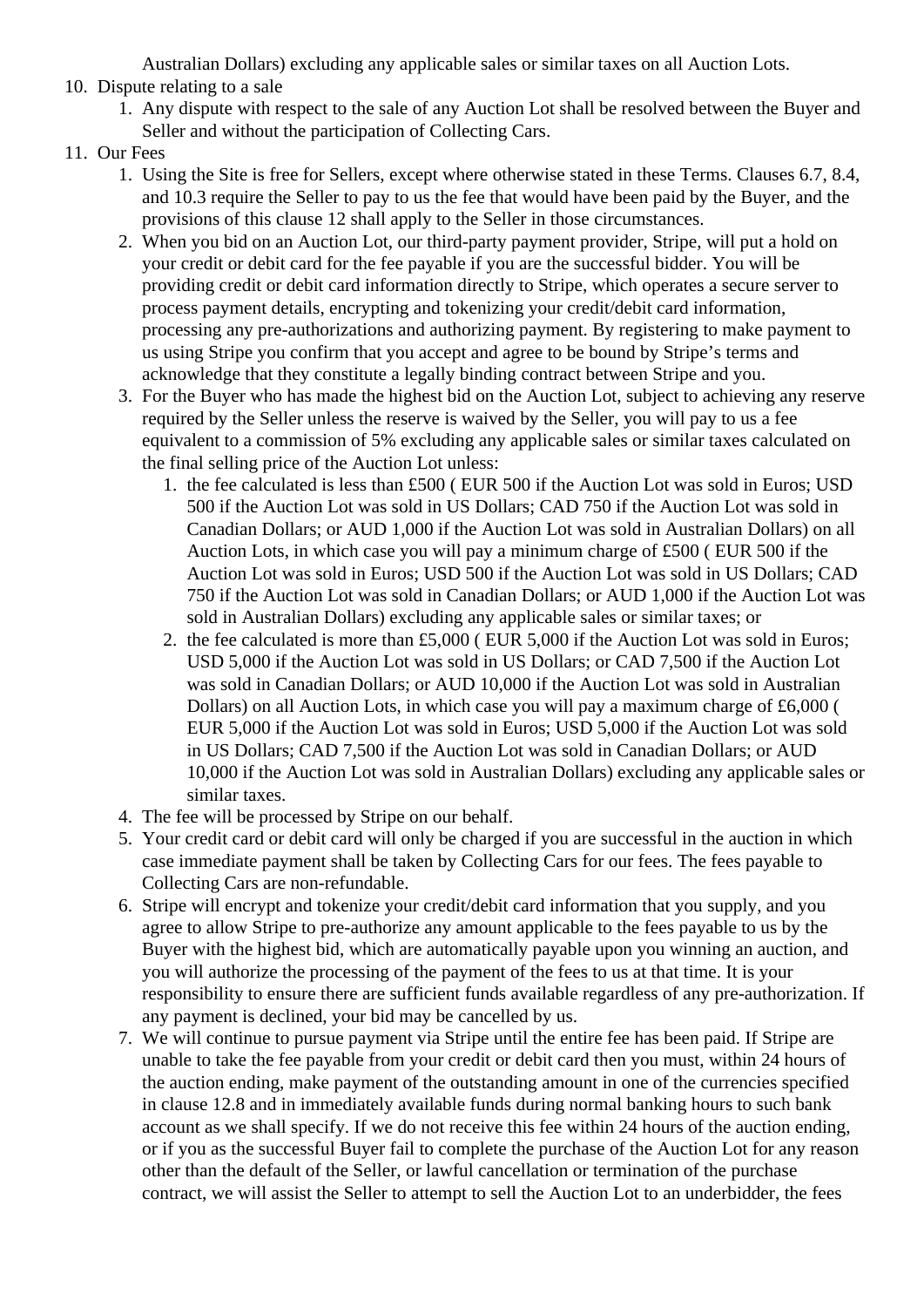payable to Collecting Cars will remain payable.

- 8. The fees for our service will be charged in pounds sterling (£) (GBP), US dollars (USD), Euros (EUR), Canadian Dollars (CAD) and Australian dollars (AUD) and are exclusive of any applicable sales or similar taxes. You are responsible for paying all the applicable taxes in the region. We and our payment processor cannot be held liable for any tax liabilities you incur as part of any transaction.
- 9. If your payment is not received by us under this clause 12, we may also charge interest on any balance outstanding at the rate of 4% a year, to the extent permitted by law.
- 10. Post-auction 'Buy Now' option:

In case the Auction Lot does not sell when the auction period is finished, the Seller will be giver the option to continue listing the Auction Lot on the Site for a period of 7 calendar days. The Buy Now price is determined based on the last reserve the Seller agreed with Collecting Cars. The Buyer making an offer on the Auction Lot will immediately pay to us our fee as set out at clause 12.3 above once it is confirmed that the Buyer will purchase the Auction Lot.

- 12. Your privacy and personal information
	- 1. Your privacy and personal information are important to us. Any personal information that you provide to us will be dealt with in line with our privacy policy, which explains what personal information we collect from you, how and why we collect, store, use and share such informatior your rights in relation to your personal information and how to contact us and supervisory authorities in the event you have a query or complaint about the use of your personal information.
	- 2. Our privacy policy is availableere.
	- 3. Payment information you supply to Stripe is not within our control and is subject to Stripe's own privacy policy and terms and conditions available on their websatriate
- 13. Cancelling this contract
	- 1. Your right to cancel:

These cancellation instructions apply to the contract between you and Collecting Cars for the provision of the online auction service. It does not apply to the cancellation of any contract to purchase an Auction Lot following a winning bid.

1. Cancelling your account:

Unless you are participating in a Live Auction, you can cancel your account membership with us at any time by informing us of your decision by using these contact details:

Email: [info@collectingcars.com](mailto:info@collectingcars.com)

Write: [US ADDRESS TO BE ADDED].

- 2. If you are a Seller who has listed an Auction Lot or a Buyer who has submitted a bid on an Auction Lot during a Live Auction you cannot cancel this contract until the end of the Live Auction.
- 14. Submitting information to the Site
	- 1. While we try to make sure that the Site is secure, we cannot guarantee the security of any information that you supply to us and therefore we cannot guarantee that it will be kept confidential.
	- 2. Whenever you make use of a feature that allows you to upload Content to Collecting Cars or the Site, or to make contact with other users of our Site, you must not provide Content that is illegal obscene, defamatory, libelous, threatening, pornographic, harassing, hateful, racially or ethnically offensive, or encourage conduct that would be considered a criminal offence, give ris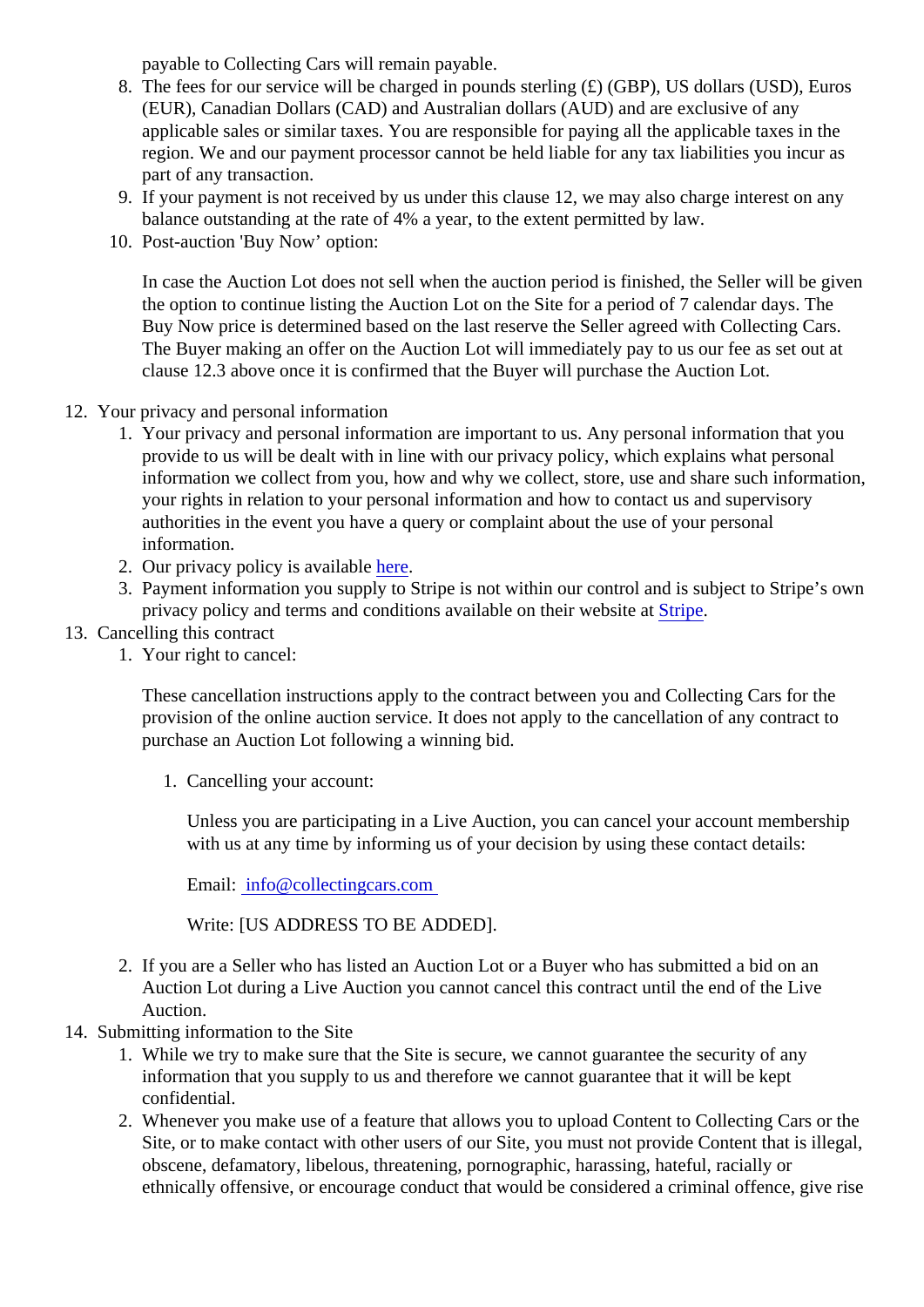to civil liability, violate any law, or is otherwise inappropriate.

- 3. You warrant that any such Content does comply with those standards, and you will be liable to us and indemnify us for any breach of that warranty.
- 4. Any Content you upload to the Site or submit to Collecting Cars or any of its employees will be considered non-confidential and non-proprietary. You retain all of your ownership rights in your Content, but you are required to grant us and other users a limited license to use, store and copy that Content and to distribute and make it available to third parties. The rights you license to us are described in clause 16.1.
- 5. You cannot provide Content that you do not have the right to submit, unless you have the owner's permission; this includes material covered by someone else's copyright or any other proprietary right.
- 6. We also have the right to disclose your identity to any third party who is claiming that any Content posted or uploaded by you to the Site constitutes a violation of their intellectual property rights, or of their right to privacy.
- 7. We will not be responsible or liable to you or to any third party, for the Content, the accuracy of any Content, or your reliance on any Content posted by you to the Site and/or Collecting Cars.
- 8. We have the right to remove any posting you make on our Site if, in our opinion, your post does not comply with the content standards posted on the Site.
- 9. The views expressed by other users on our Site do not represent our views or values.
- 15. Ownership, use and intellectual property rights
	- 1. When you upload or post content or submit material to Collecting Cars or the Site, you grant to us a perpetual, worldwide, non-exclusive, royalty-free and fully paid up, transferable and sublicensable license to use, reproduce, modify, distribute, display, and creative derivative works of such uploaded content, including any and all descriptions, photographs, and images of your Auction Lot in connection with the service provided by the Site and across different media and for the purposes of marketing and promotion of the Site and Collecting Cars. You represent and warrant that you own or otherwise control all of the rights to the content that you upload or post.
	- 2. The Site and all intellectual property rights in it including but not limited to any Content are owned by us, our licensors or both (as applicable). Intellectual property rights mean rights such as: copyright, trademarks, domain names, design rights, database rights, patents and all other intellectual property rights of any kind whether or not they are registered or unregistered (anywhere in the world). We and our licensors reserve all of our and their rights in any intellectual property in connection with these Terms. This means, for example, that we and they remain owners of them and are free to use them as we and they see fit.
	- 3. Nothing in these Terms grants you any legal rights in the Site other than as necessary to enable you to access the Site. You agree not to adjust to try to circumvent or delete any notices contained on the Site (including any intellectual property notices) and in particular in any digital rights or other security technology embedded or contained within the Site.
	- 4. If you believe that any material contained in the Site infringes your copyright, you should notify us of your copyright infringement claim in accordance with the following procedure. We will process notices of alleged infringement, which we receive and will take appropriate action pursuant to applicable intellectual property laws. Notifications of claimed copyright infringement should be sent to us at [email address] and must contain the following information: (i) physical or electronic signature of a person authorized to act on behalf of the owner of an exclusive right that is allegedly infringed; (ii) identification of the copyrighted work(s) claimed to have been infringed; (iii) identification of the material that is claimed to be infringing and the location of such material on our Site; (iv) information to permit us to contact you, such as an address, telephone number, and, if available, an electronic mail address; (v) a statement that you have a good faith belief that use of the material in the manner complained of is not authorized by the copyright owner, its agent, or the law; (vi) a statement that the information in the notification is accurate, and under penalty of perjury, that you are authorized to act on behalf of the owner of an exclusive right that is allegedly infringed.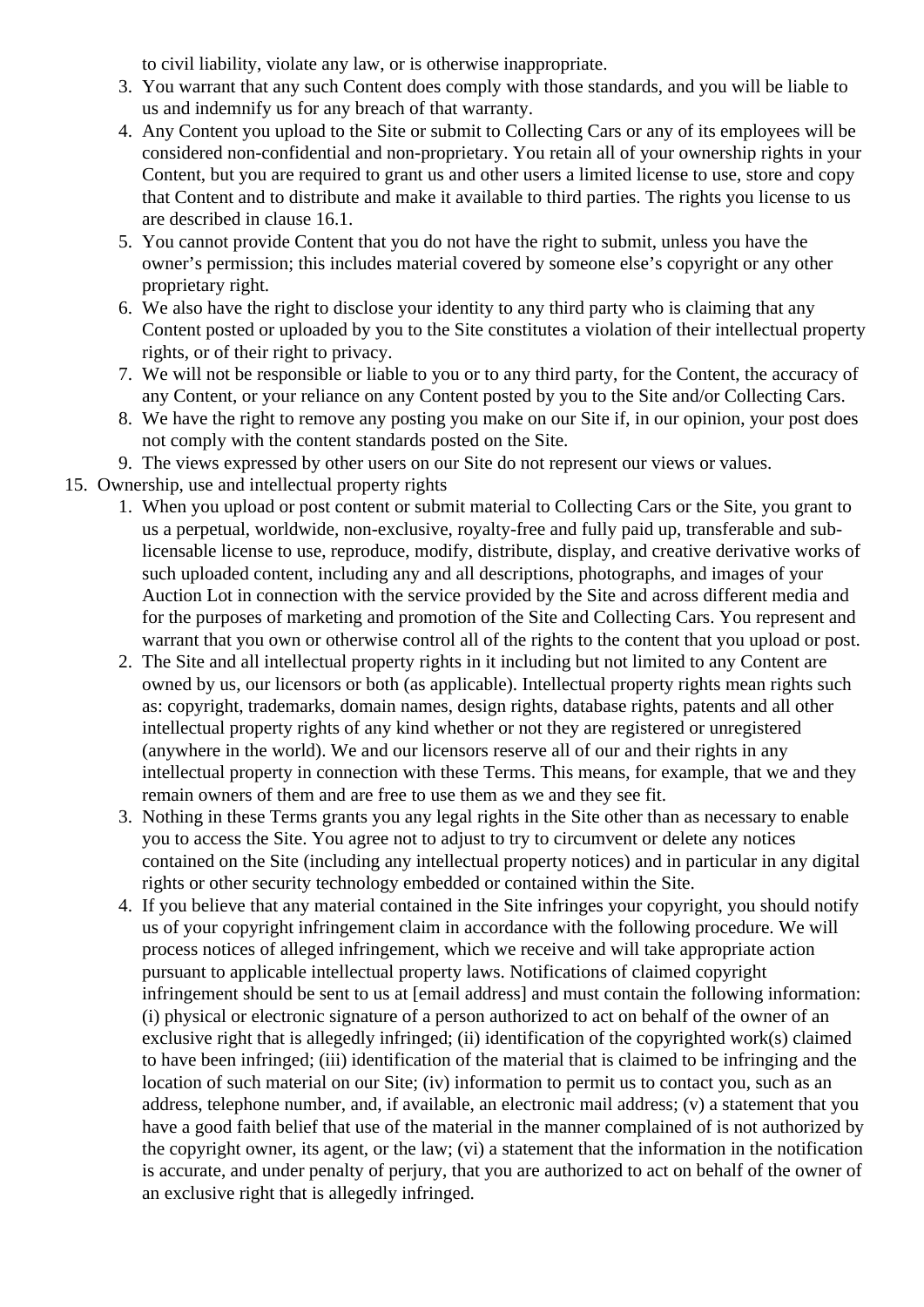# 16. Trademarks

- 1. "Collecting Cars" and our logo are our trademarks. Other trademarks and trade names may also be used on the Site. The use of any trademarks on the Site is strictly prohibited unless you have our prior written permission.
- 17. Accuracy of information and availability of the Site; DISCLAIMERS
	- 1. While we try to make sure that the Site is accurate, up-to-date and free from bugs, we cannot promise that it will be. Furthermore, we cannot promise that the Site will be fit or suitable for any purpose. Any reliance that you may place on the information on the Site is at your own risk.
	- 2. We may suspend or terminate operation of the Site at any time as we see fit.
	- 3. News, articles, podcasts or similar media are provided for your general information purposes only and to inform you about us and news, features, services and other websites that may be of interest. It does not constitute technical, financial or legal advice or any other type of advice and should not be relied on for any purposes.
	- 4. While we try to make sure that the Site is available for your use, we do not promise that the Site is available at all times nor do we promise the uninterrupted use by you of the Site.
	- 5. YOUR USE OF OR RELIANCE ON OF THE SITE OR ANY INFORMATION THEREON IS AT YOUR OWN RISK. THE SITE IS PROVIDED ON AN "AS IS" AND "AS AVAILABLE" BASIS. NO WARRANTY OF ANY KIND, IMPLIED, EXPRESSED, OR STATUTORY, INCLUDING BUT NOT LIMITED TO THE WARRANTIES OF NON-INFRINGEMENT OF THIRD PARTY RIGHTS, TITLE, ACCURACY OF INFORMATION, MERCHANTABILITY, FITNESS FOR A PARTICULAR PURPOSE, AND FREEDOM FROM COMPUTER VIRUS, IS GIVEN WITH RESPECT TO THE SITE, THE CONTENT OR ANY HYPERLINKS PROVIDED THEREON.
	- 6. AS PART OF THER SERVICES PROVIDED THROUGH THE SITE, WE MAY ASSIST A SELLER IN THE CREATION OF AN AUCTION LOT LISTING, HOWEVER, IT REMAINS THE SOLE RESPONSIBILITY OF THE SELLER TO ENSURE THE POSTED INFORMATION IS ACCURATE AND COMPLETE. WHILE WE MAKE COMMERCIALLY REASONABLE EFFORTS TO ENSURE THAT ALL INFORMATION ABOUT AN AUCTION LOT IS ACCURATELY COMMUNICATED BY THE SELLER, WE ARE NOT RESPONSIBLE FOR ERRORS OR OMISSIONS IN ANY AUCTION LOT LISTING.
	- 7. SOME JURISDICTIONS DO NOT ALLOW THE EXCLUSION OF IMPLIED WARRANTIES, SO THE ABOVE EXCLUSION MAY NOT APPLY TO YOU.
- 18. Hyperlinks and third party sites
	- 1. The Site may contain hyperlinks or references to third-party websites other than the Site. Any such hyperlinks or references are provided for your convenience only. We have no control over third-party websites and accept no legal responsibility for any content, material or information contained in them. The display of any hyperlink and reference to any third-party website does not mean that we endorse that third party's website, products or services. Your use of a thirdparty site may be governed by the terms and conditions of that third-party site.
	- 2. You may create a link to our Site from another website without our prior written consent provided no such link:
		- 1. creates a frame or any other browser or border environment around the content of our Site;
		- 2. implies that we endorse your products or services or any of the products or services of, or available through, the website on which you place a link to our Site; or
		- 3. displays any of the trademarks or logos used on our Site without our permission or that of the owner of such trademarks or logos.
	- 3. We reserve the right to require you to immediately remove any link to the Site at any time, and you shall immediately comply with any request by us to remove any such link.

# 19. LIMIT ON OUR RESPONSIBILITY TO YOU

# 1. LIMITATION OF LIABILITY

1. our liability under or in connection with the contract and your use of the site (regardless of whether such liability arises in tort, contract or in any other way and whether or not caused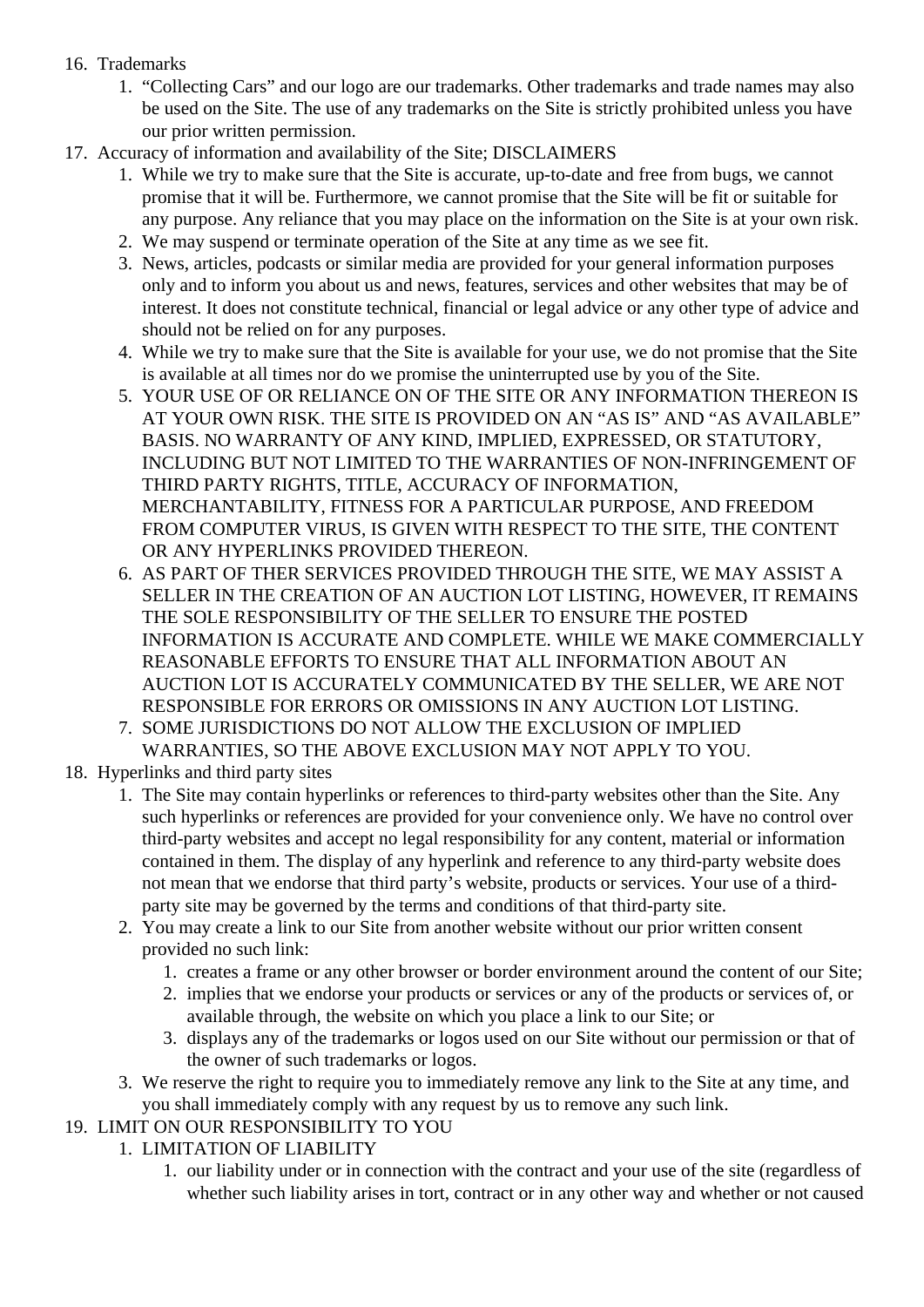by negligence or misrepresentation) shall be as set out in this clause 20.2.

- 2. Subject to clause 20.2.5, our total liability shall not exceed the sum of monies paid or payable to us by you for the services under this contract.
- 3. Subject to clause 20.2.5, we shall not be liable for consequential, indirect or special losses.
- 4. Subject to clause 20.2.5, we shall not be liable for any of the following (whether direct or indirect):
	- 1. loss of profit;
	- 2. loss or corruption of data;
	- 3. loss of use;
	- 4. loss of production;
	- 5. loss of contract;
	- 6. loss of opportunity;
	- 7. loss of savings, discount or rebate (whether actual or anticipated);
	- 8. harm to reputation or loss of goodwill.
- 5. Notwithstanding any other provision of the contract, our liability shall not be limited in any way in respect of I) RECOVERY OF DAMAGES FOR PERSONAL INJURY, LOSS OR DAMAGE TO PERSONAL PROPERTY, OR UNAUTHORIZED USE OR DISCLOSURE OF PERSONALLY IDENTIFIABLE INFORMATION CAUSED BY GROSS NEGLIGENCE, RECKLESSNESS, FRAUD OR OTHER WILFUL, UNCONSCIONABLE OR INTENTIONAL MISCONDUCT; AND II) any other losses which cannot be excluded or limited by applicable law.
- 2. A sale contract for an Auction Lot is between a Seller and a Buyer. Collecting Cars does not guarantee and is not responsible for the performance of a Buyer or a Seller participating in a sale of any Auction Lot. We shall not be responsible for their obligations in the sale contract and we exclude all liability arising from the sale contract, TRANSFER OR USE ANY VEHICLE, OR CONDUCT OF ANY USER.
- 3. We cannot guarantee the continuous operation of or access to our Site AND THE SITE IS PROVIDED "AS IS" AND "AS AVAILABLE". Bid update and other notification functionality via our Site may not occur in real time. The functionality of our Site is subject to delays, interruptions and errors beyond Collecting Cars' control.
- 4. Collecting Cars shall have no liability for any such delays, interruptions, errors or other problems referred to in clause 20.4.
- 5. NOTHING HEREIN SHALL BE CONSTRUED TO LIMIT ANY CLEARLY ESTABLISHED LEGAL RIGHT TO RECOVER ATTORNEYS' FEES OR OTHER REMEDIES AFFORDED BY STATUTE OR OTHER LAW.

# 20.

# release

If you have a dispute with one or more users, you release us (and our affiliates and subsidiaries, and our and their respective officers, directors, employees and agents) from claims, demands and damages (actual and consequential) of every kind and nature, known and unknown, arising out of or in any way connected with such disputes. In entering into this release you expressly waive any protections (whether statutory or otherwise) that would otherwise limit the coverage of this release to include only those claims which you may know or suspect to exist in your favor at the time of agreeing to this release.

# 21.

# INDEMNIFICATION

You will indemnify and hold us (including our affiliates and subsidiaries, as well as our and their respective officers, directors, employees, agents) harmless from any claim or demand, including reasonable legal fees, made by any third party due to or arising out of your breach of this Agreement, your improper use of our Site or your breach of any law or the rights of a third party.